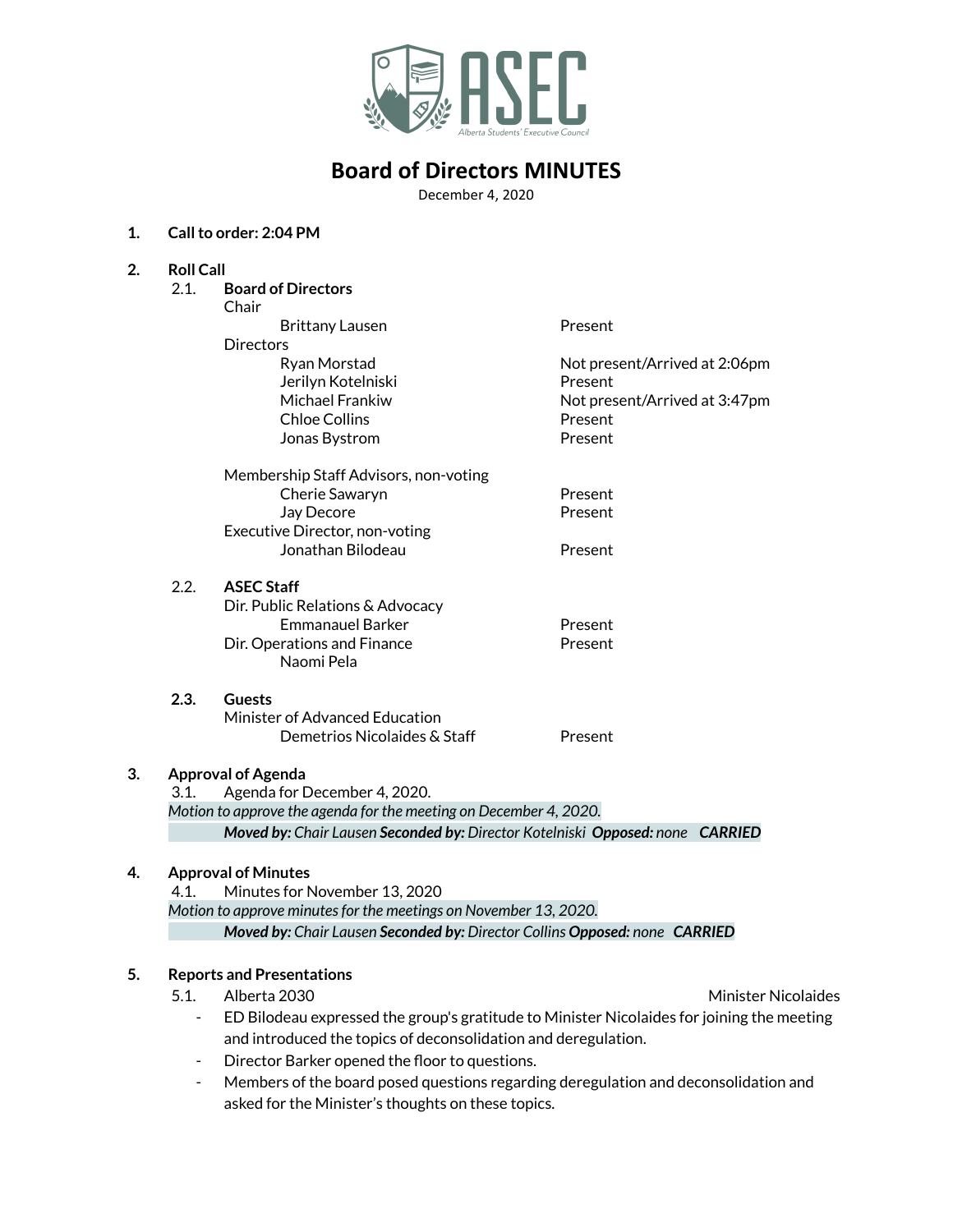

December 4, 2020

- Minister Nicolaides provided his perspective on the subject and asked questions of the group in return, seeking feedback and clarification about deconsolidation and deregulation from the student perspective.
- Members of the board and the Minister continued the discussion, and agreed to keep in touch in the following months, seeing as the Alberta 2030 review will be putting forward a recommendation.
- 5.2. E.D. Compensation and Review Sub-Committee Chair Lausen
	- Chair Lausen provided an overview of the work being done by the committee, reviewing the work done by last year's committee and assessing on changes the group would like to make.
	- ED Bilodeau is taking vacation starting December 7.
	- A better timeline was created by the group and is being worked on, with respect to items needed to be addressed and during what time of the year.
- 5.3. Finance Sub-Committee Director Morstad
	- Director Morstad shared the work done during the committee's meetings: approved ED expenses, reviewed F/S, and bylaws.

#### **6. Old Business**

- 6.1. Strategic Response to Tuition Deregulation Chair Lausen
	- The group discussed tuition deregulation in light of the Alberta 2030 review, as well as changes taking place within institutions (reclassification of programs from credit to non-credit).
	- This topic will be revisited at a later date.

### **7. Discussion Items**

- 7.1. COPPOA Relationship Framework Executive Director Bilodeau
	- ED Bilodeau referred to the attached document in the board package for this item, stating that it is a starting point for what is meant to become an MOU with COPPOA. He also requested that a voting student representative join him to these meetings, in order to help carry the discussion forward and provide the student perspective.

**Action item:** identify which voting student member of the board would like to volunteer to attend meetings with ED Bilodeau.

- 7.2. Community Mental Health Grant Chair Lausen
	- The group discussed whether ASEC should move forward with the grant. Seeing as an application has been submitted, the next step would be to accept the funds, if the application were to be successful. The board discussed pros and cons of accepting the grant, whether it falls in line with the organization's scope or not.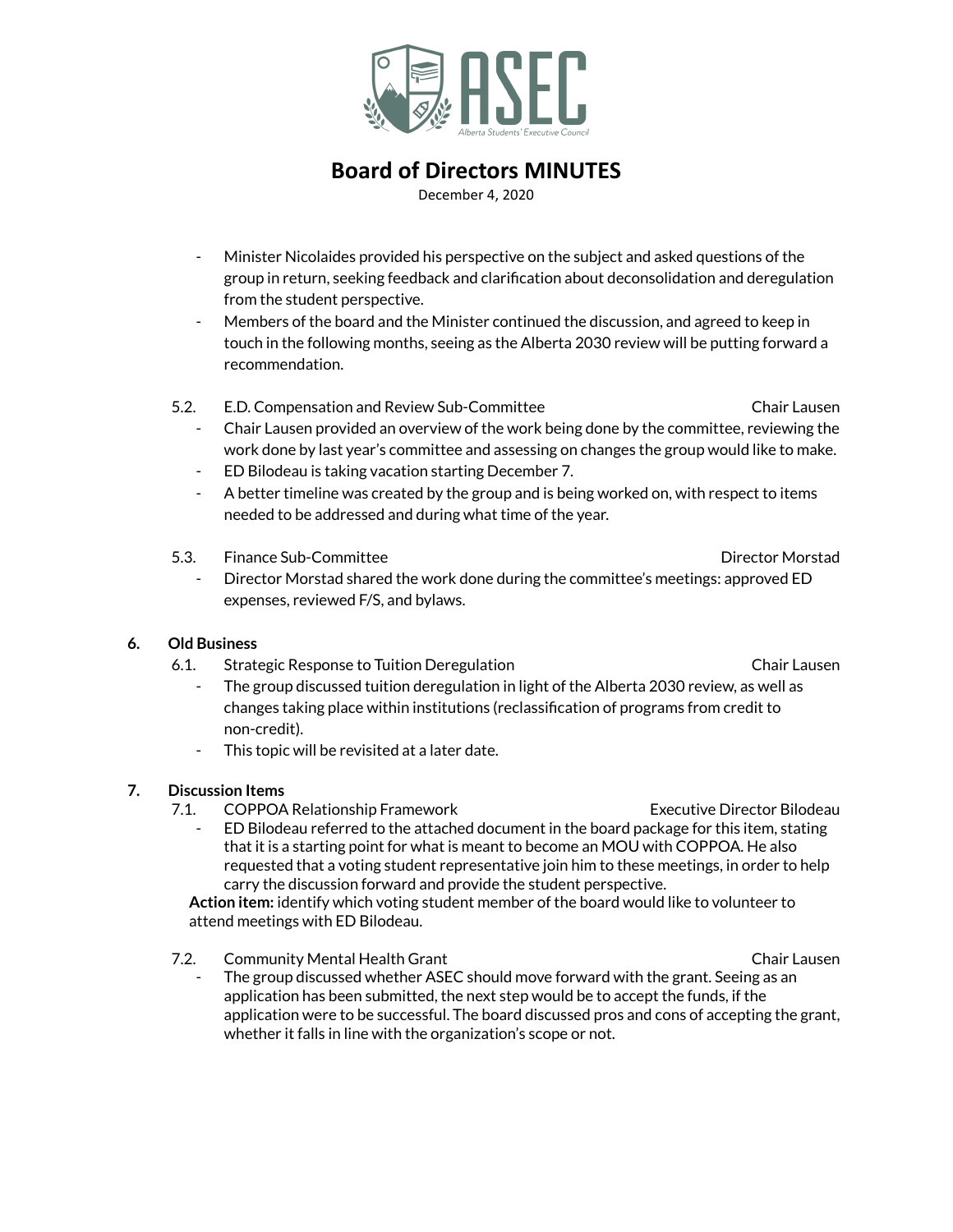

December 4, 2020

*Motion to withdraw the ASEC application to the Mental Health and Addictions COVID-19 Community Funding Grant.*

*Moved by: Director Frankiw Seconded by: Director Kotelniski Opposed: none CARRIED*

#### **8. Decision items**

8.1. ASEC 40th Anniversary Logo **Executive Director Bilodeau** 

*Motion to approve ASEC's 40th anniversary logo as presented.*

*Moved by: Director Morstad Seconded by: Director Collins Opposed: none CARRIED*

8.2. ASEC Bank Account Transfer **Executive Director Bilodeau** 

This transfer of funds is being done in order for ASEC's investment bank account balance to match existing investment policies. The funds will be administered as outlined in items 8.3 and 8.4 below.

*Motion to approve the transfer of \$20,000 from the ASEC current account to the ASEC investment account.*

*Moved by: Chair Lausen Seconded by: Director Frankiw Opposed: none CARRIED*

8.3. ASEC Credit Security Deposit Investment Executive Director Bilodeau *Motion to purchase a \$5,000 5-year GIC using unrestricted cash from the ASEC investment account. Moved by: Chair Lausen Seconded by: Director Kotelniski Opposed: none CARRIED*

- *- A question wasraised regarding the purchase of long term investments and any risks associated with that - this question was also extended to point 8.4 below. ED Bilodeau referred to ASEC's investment policy and stated that he has no concerns doing so for the reasonsthat:*
	- *- The security deposit hold ASEC has on the account is permanent. Assuch, it is prudent to have a security that matchesthat hold in the longest term possible. Thisis why the \$5,000 security is created.*
	- *- The strategy with regardsto ASEC'sinvestmentsisthat the GICs will be maturing every single year, which provides an influx of cash each year. Also, these funds are restricted, which meansliquidity is not a high priority and the structure of the investments do not pose a significant risk.*
- *- Another question was posed with regardsto the rate of return and how profitable these GICs will be. ED Bilodeau expressed that, given ASEC'sinvestment context, the securities we are able to purchase are very restricted or limited. The difference in interest rates are not material.*

8.4. ASEC Restricted Fund Investment Executive Director Bilodeau *Motion to purchase \$35,000 of GICs using restricted cash from the ASEC investment account in the following increments:*

- *A. \$7,000 purchase of a 14-month GIC*
- *B. \$7,000 purchase of a 2-year GIC*
- *C. \$7,000 purchase of a 3-year GIC*
- *D. \$7,000 purchase of a 4-year GIC*
- *E. \$7,000 purchase of a 5-year GIC*

*Moved by: Director Frankiw Seconded by: Chair Lausen Opposed: none CARRIED*